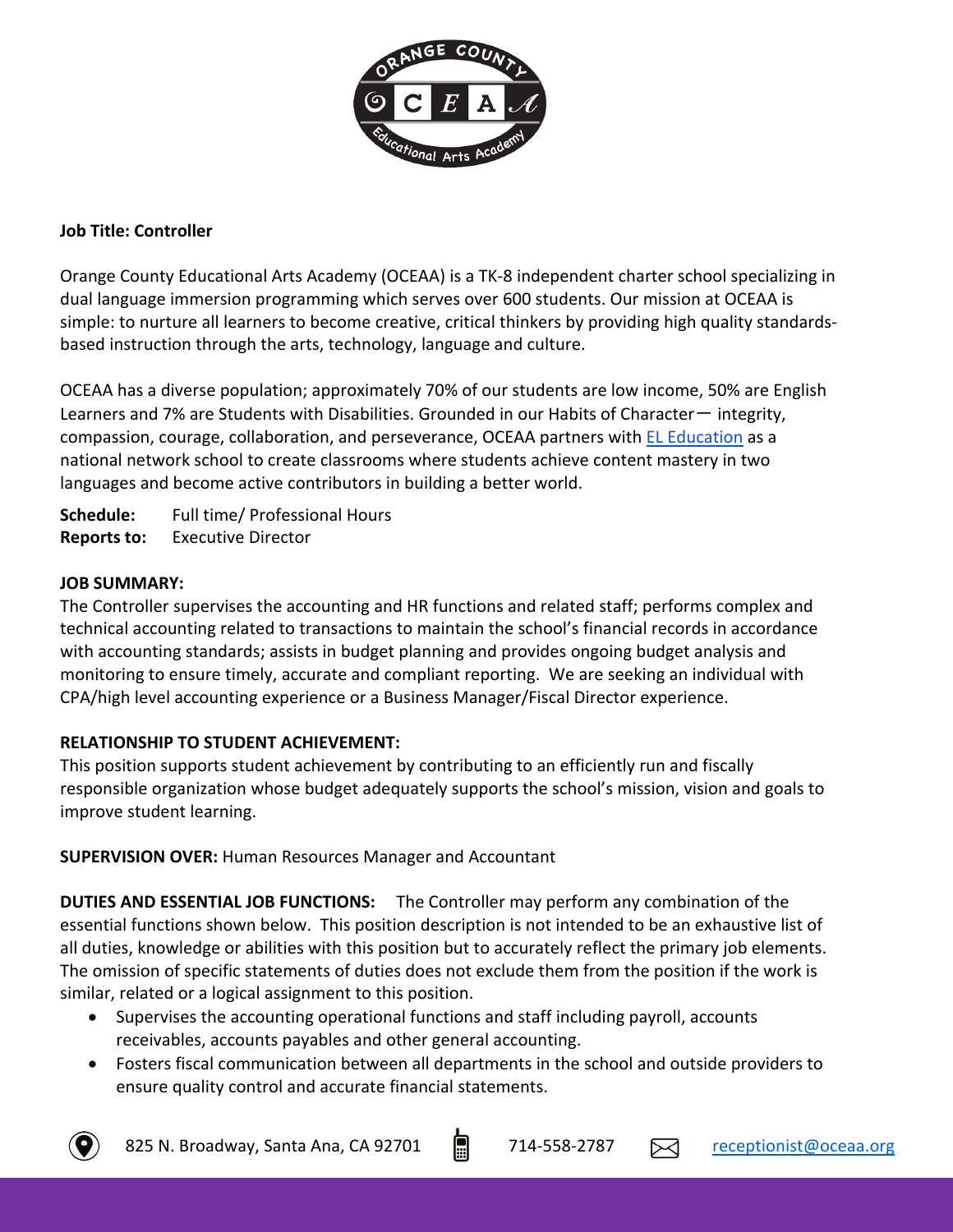

- Manages fiscal aspects of compliance reporting which include LCAP/BOP, mid-year reporting, Special Education, restricted government funding, etc.
- Serves as internal expert on all aspects of assigned grants (budgeting, G/L coding, reporting, etc.)
- Analyzes, consults and problem solves in collaboration within the school and outside providers on matters related to business, finance and operations.
- Serves as a strategic partner to Human Resources Manager and Executive Director regarding key organizational and management issues including project managing research studies.
- Assists with the performance evaluation process by supporting a practice of school wide evaluations and ensuring management is empowered to make evaluations meaningful for each employee.
- Prepares analytical, statistical and other reports as requested for internal or external sources.
- Reviews financial and budget procedures. Provides assistance in all phases of budget development including preparing/reviewing projections and supporting schedules, monitors and reports on budget data including revenue and expenditure account status.
- Recommends new or improved procedures, assuring efficiency and compliance with school policies and applicable government regulations.
- Attends board meetings (regular and special) as well as educational partner meetings (coffee chats, etc).
- Trains school staff to perform transactions according to requirements.
- Coordinates the annual financial audit by organizing the collection of information in various departments; reviews audited financial statements and corporate tax returns for accuracy and completeness.
- Organizes, supervises and shares in the work of department staff; assigns employee duties and reviews work.
- Trains and evaluates the performance of assigned personnel.
- Provides technical expertise, training and direction to administrators and personnel concerning accounting and budgetary function including facilitating monthly budget committee meetings.
- Performs related duties as assigned.

# **QUALIFICATIONS:**

- Any combination equivalent to:
	- $\circ$  Bachelor's degree, and five (5) years experience in accounting, budget development, financial and human resources.
	- o Excellent Finance and Accounting skills.
	- $\circ$  Strong communication and excellent analytical/written communication skills.
	- o Knowledge of GAAP, business principles, and standard operating practices.
	- $\circ$  Charter school experience and/or Regional K-12 education system is highly desired.
	- o Excellent organizational skills with attention to detail.

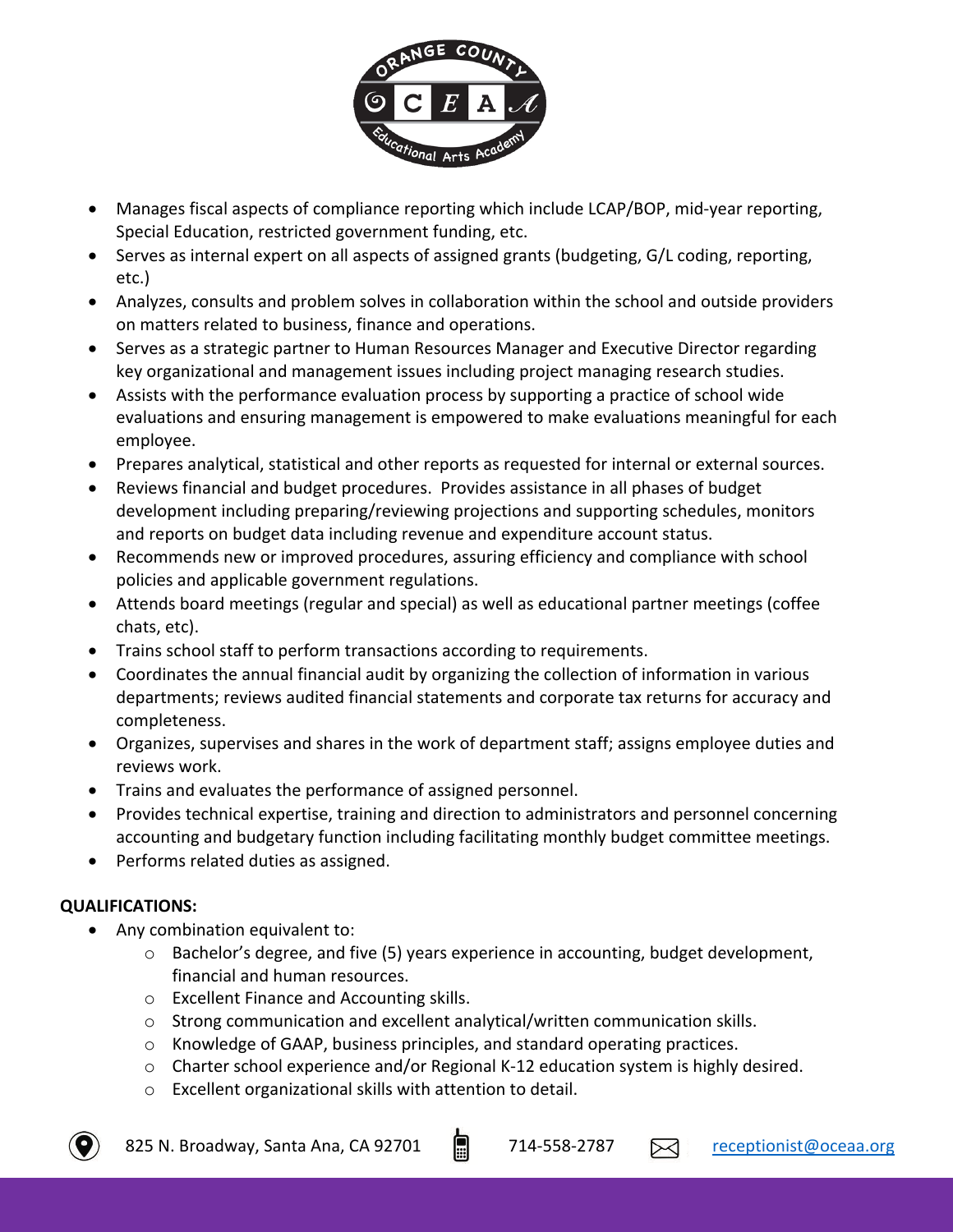

- $\circ$  Ability to work as a member of a team with the ability to self-start, prioritize and multitask.
- o Demonstrated ability to initiate and maintain effective and cooperative relationships with stakeholders.
- o Computer skills and proficiency in MS Office (Advanced Excel)
- o Three (3) years or more of supervisorial experience preferred.

**KNOWLEDGE AND ABILITIES:** The following outline of essential knowledge, abilities and physical requirements is not exhaustive and may be supplemented as necessary in accordance of the job.

- Knowledge, methods and procedures used to forecast, budget and account for program costs.
- Principles and practices of governmental budgeting; laws, regulations, budget and account for program costs.
- Knowledge of proper internal controls and audit principles and practices.
- Knowledge of human resources law, compliance requirements and best practices.

## **ABILITY TO:**

- Work in a fast paced, high intensity work environment.
- Technical expertise in accounting, financial principals and procedures, especially as they pertain to governmental and California school district accounting.
- Ability to prepare clear, complete and concise financial records and reports, analyze accounting and budget data and make sound recommendations.
- Ability to operate standard office equipment including a computer and assigned software programs.
- Ability to work independently including applying initiative and judgment in resolving problems.
- Ability to consistently perform under the pressure of deadlines and other administrative demands.
- Demonstrate flexibility and respond to changing requirements and job assignments.
- Exercise sound professional judgment within general policy guidelines.
- Ability to efficiently plan, organize and supervise the work of department staff.
- Ability to communicate effectively both orally and in writing.
- Ability to establish and maintain a cooperative and effective working relationship with those contacted in the performance of required duties.
- Meet state and district standards of profession conduct as outlined in Employee Handbook policy.

### **PHYSICAL REQUIREMENTS:**

• Hear and speak to make presentations and exchange information in person and on the telephone; dexterity of hands and finger to operate a computer keyboard, see to read, prepare documents and reports and view a computer monitor, sit or stand for extended periods of